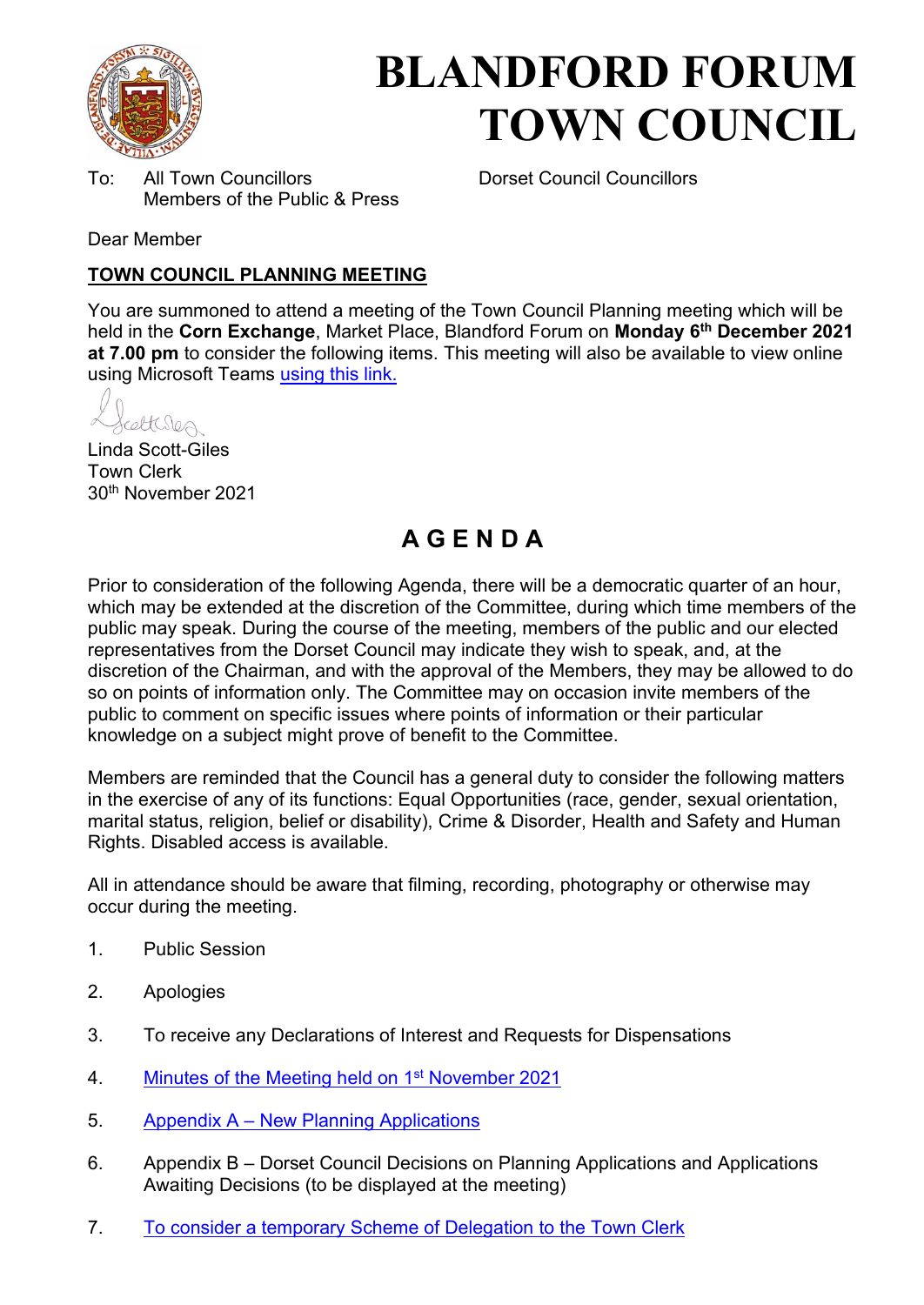- 8. To consider the recommendations from the Community Governance working group
- 9. Site Visits/Dorset Council Planning Meetings
- 10. [Clerk's Report & Corresponden](#page-6-0)ce

#### **DATES OF FUTURE MEETINGS**

27<sup>th</sup> & 28<sup>th</sup> December Bank Holiday

13<sup>th</sup> December Finance & Staffing Committee Meeting<br>20<sup>th</sup> December **France Committee Inc.** Town Council Meeting (followed by Tru  $20<sup>th</sup>$  December Town Council Meeting (followed by Trust Meeting)<br> $23<sup>rd</sup>$  December Office closes at 12.30pm Office closes at 12.30pm

**Minutes of the Town Council and Committee meetings are available from Blandford Library, the Town Clerk's Office and at [www.blandfordforum-tc.gov.uk.](http://www.blandfordforum-tc.gov.uk/)** 









**Tel: 01258 454500 • Fax: 01258 454432 Email: admin@blandfordforum-tc.gov.uk [www.blandfordforum-tc.gov.uk](http://www.blandfordforum-tc.gov.uk/)**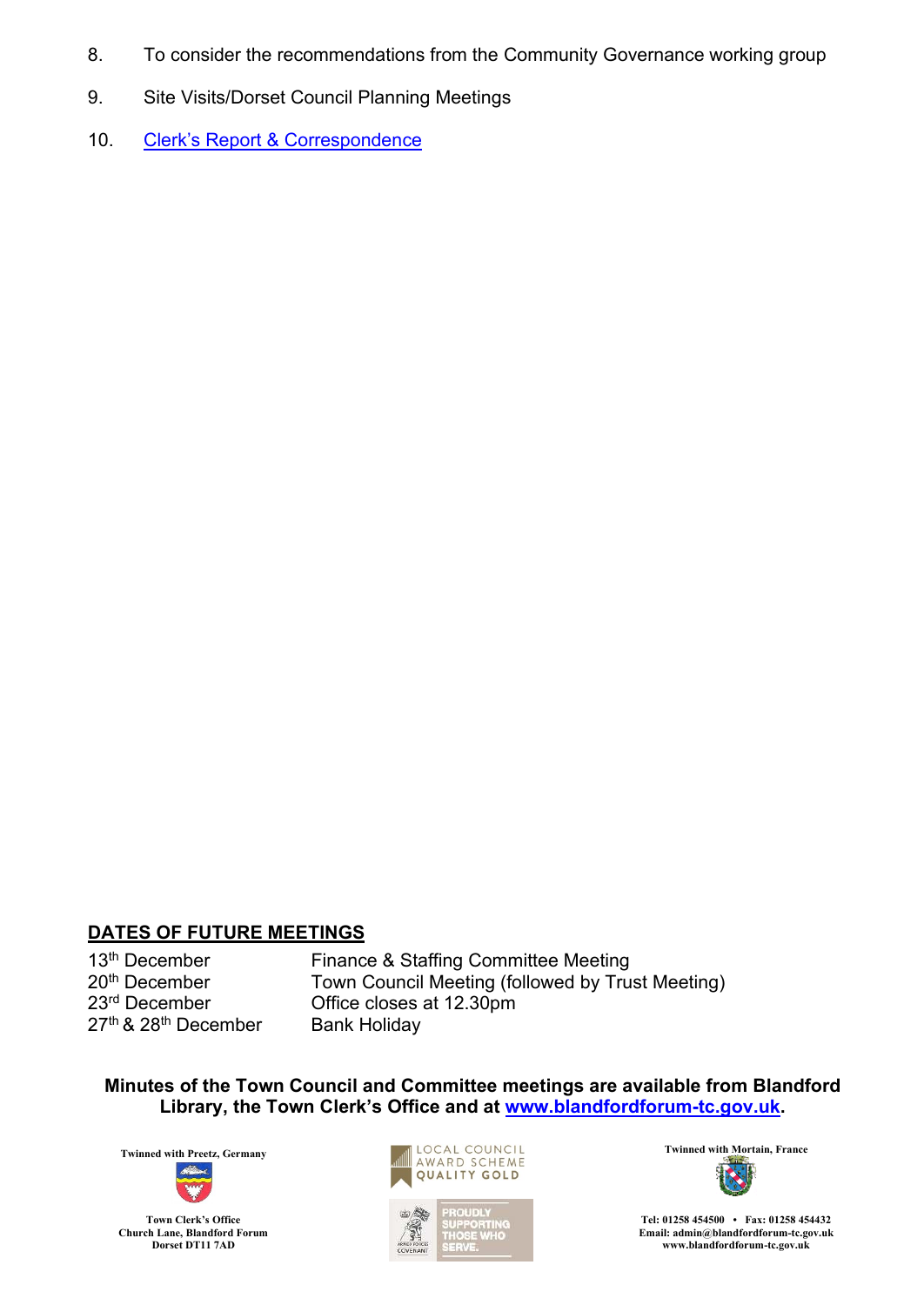## **PLANNING APPENDIX A – NEW PLANNING APPLICATIONS Planning Meeting on Monday 6th December 2021**

<span id="page-2-0"></span>

|                | <b>Application &amp; Date</b>                                                      | <b>Application Details</b>                                                                                                                                                                                                                                                         | Comments/<br>Blandford + Neighbourhood Plan<br>2011-2033                               |
|----------------|------------------------------------------------------------------------------------|------------------------------------------------------------------------------------------------------------------------------------------------------------------------------------------------------------------------------------------------------------------------------------|----------------------------------------------------------------------------------------|
|                | P/FUL/2021/02248<br>The Charity of<br><b>William Williams</b><br>3rd November 2021 | <b>26-28 Bastard House Market Place</b><br>Change of use & conversion of the rear part of the ground floor<br>& first & second floors (no.28) from a retail unit to residential flat<br>including internal & external refurbishment                                                | B8 - Primary Shopping Area<br>B11 - Managing Design in the<br><b>Conservation Area</b> |
| $\overline{2}$ | P/LBC/2021/02249<br>The Charity of<br><b>William Williams</b><br>3rd November 2021 | <b>26-28 Bastard House Market Place</b><br>Alterations to facilitate conversion of the rear part of the ground floor &<br>first & second floors (no.28) from a retail unit to residential flat including<br>internal & external refurbishment                                      | B8 - Primary Shopping Area<br>B11 - Managing Design in the<br><b>Conservation Area</b> |
| 3              | P/VOC/2021/04244<br>Mr & Mrs L Bates<br>25th October 2021                          | <b>12 Cadley Close</b><br>Erection of first floor Extension (variation of condition 2 of planning<br>permission P/HOU/202/00096 (Plans) - Alterations to East Elevation<br>and amendment to materials)                                                                             |                                                                                        |
| 4              | P/HOU/2021/04623<br>Mr M Coker<br>11 <sup>th</sup> November 2021                   | <b>45 Salisbury Road</b><br>Erect replacement garage, modify vehicular access. Increase height of<br>boundary wall along road frontage and erect fencing on top. Increase<br>ground level height of garden.                                                                        | B11 - Managing Design in the<br><b>Conservation Area</b>                               |
| 5              | P/FUL/2021/04082<br>Mr Gulbins<br>11 <sup>th</sup> November 2021                   | <b>Blandford United Football Club, Park Road</b><br>Creation of concrete hardstanding in front of clubhouse                                                                                                                                                                        | B11 - Managing Design in the<br><b>Conservation Area</b>                               |
| 6              | P/FUL/2021/02899<br>Mrs J McKechnie<br>10th November 2021                          | <b>12 St Leonards Avenue</b><br>Demolish existing garage.                                                                                                                                                                                                                          | B11 - Managing Design in the<br><b>Conservation Area</b>                               |
| $\overline{7}$ | P/FUL/2021/02634<br><b>Steve Thorne</b><br>11 <sup>th</sup> November               | <b>43-43A East Street</b><br>Conversion of building to provide 4 No. residential apartments.<br>Reconfigure retail space (Class E), external alterations including<br>extension over outbuilding at first floor level; new doors, windows,<br>rooflights and internal remodelling. | B8 - Primary Shopping Area<br>B11 - Managing Design in the<br><b>Conservation Area</b> |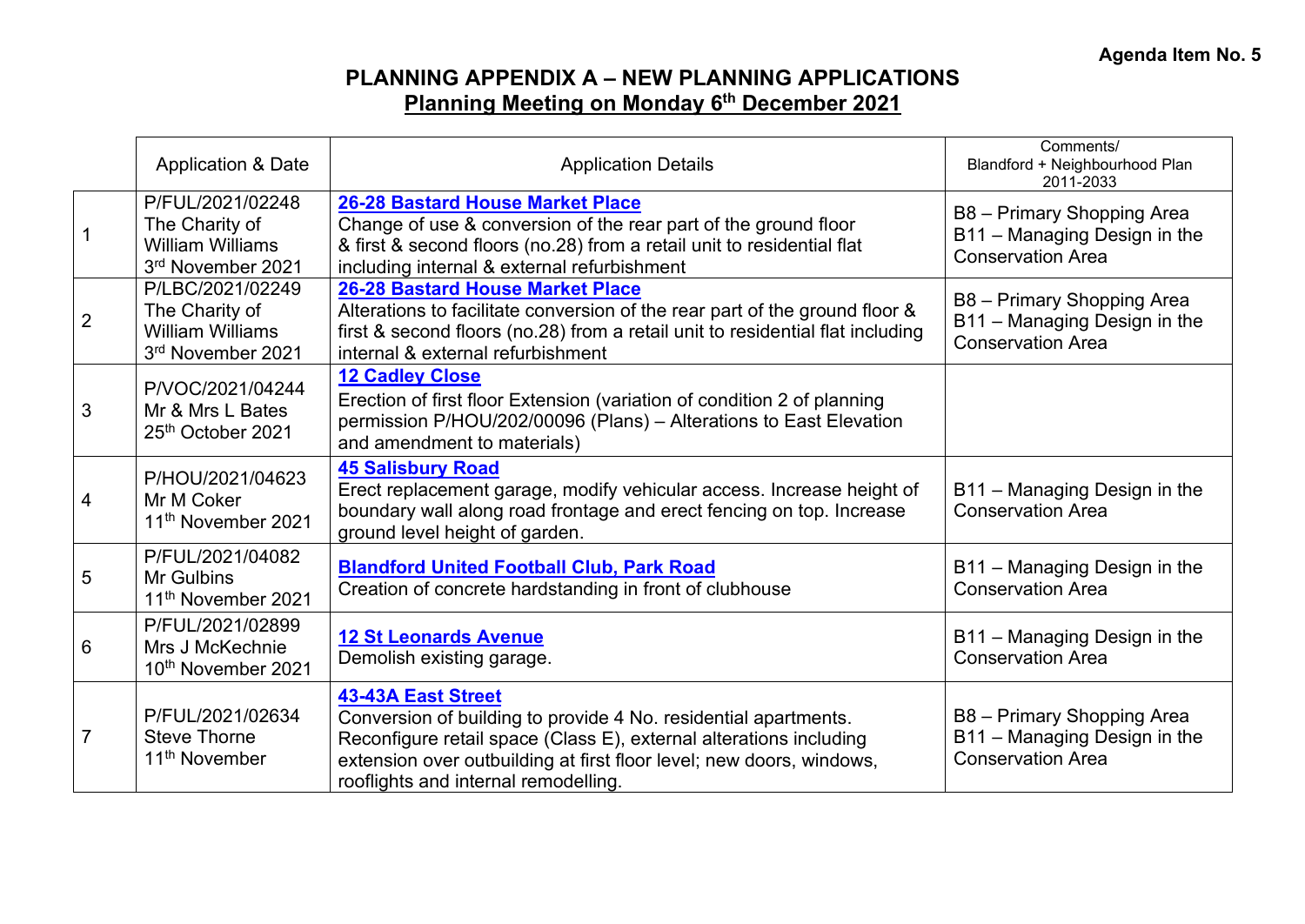|   | <b>Application &amp; Date</b>                                             | <b>Application Details</b>                                                                                                                                                                                                                                                                                                                                    | Comments/<br>Blandford + Neighbourhood Plan<br>2011-2033                               |
|---|---------------------------------------------------------------------------|---------------------------------------------------------------------------------------------------------------------------------------------------------------------------------------------------------------------------------------------------------------------------------------------------------------------------------------------------------------|----------------------------------------------------------------------------------------|
| 8 | P/LBC/2021/02635<br><b>Steve Thorne</b><br>11 <sup>th</sup> November 2021 | <b>43-43A East Street</b><br>Conversion of building to provide 4 No. residential apartments.<br>Reconfigure retail space (Class E), external alterations including<br>extension over outbuilding at first floor level; new doors, windows,<br>rooflights and internal remodelling. Carry out all internal and external<br>alterations in association to this. | B8 - Primary Shopping Area<br>B11 - Managing Design in the<br><b>Conservation Area</b> |
| 9 | P/LBC/2021/01539<br>Mr William Foster<br>17th November 2021               | <b>11 Market Place</b><br>Repairs to felt flat roof                                                                                                                                                                                                                                                                                                           | B8 - Primary Shopping Area<br>B11 - Managing Design in the<br><b>Conservation Area</b> |

## **Previous applications:**

| <b>Application &amp; Date</b> | <b>Application Details</b>            | <b>Town Council</b>                | <b>Dorset Council</b> |
|-------------------------------|---------------------------------------|------------------------------------|-----------------------|
| P/HOU/2020/00096              | <b>12 Cadley Close</b>                | The Town Council has no            | <b>Granted</b>        |
| Mr & Mrs L Bates              | Erection of first floor extension     | objections to the application, as  |                       |
| 13 <sup>th</sup> October 2020 |                                       | it is not encroaching and there is |                       |
|                               |                                       | no loss to neighbouring            |                       |
|                               |                                       | amenities                          |                       |
| P/VOC/2021/04244              | <b>12 Cadley Close</b>                | The Town Council objects to this   |                       |
| Mr & Mrs L Bates              | Erection of first floor Extension     | as there is no information to      |                       |
| 25th October 2021             | (variation of condition 2 of planning | make a decision.                   |                       |
|                               | permission P/HOU/202/00096 (Plans)    |                                    |                       |
|                               | - Alterations to East Elevation and   |                                    |                       |
|                               | amendment to materials)               |                                    |                       |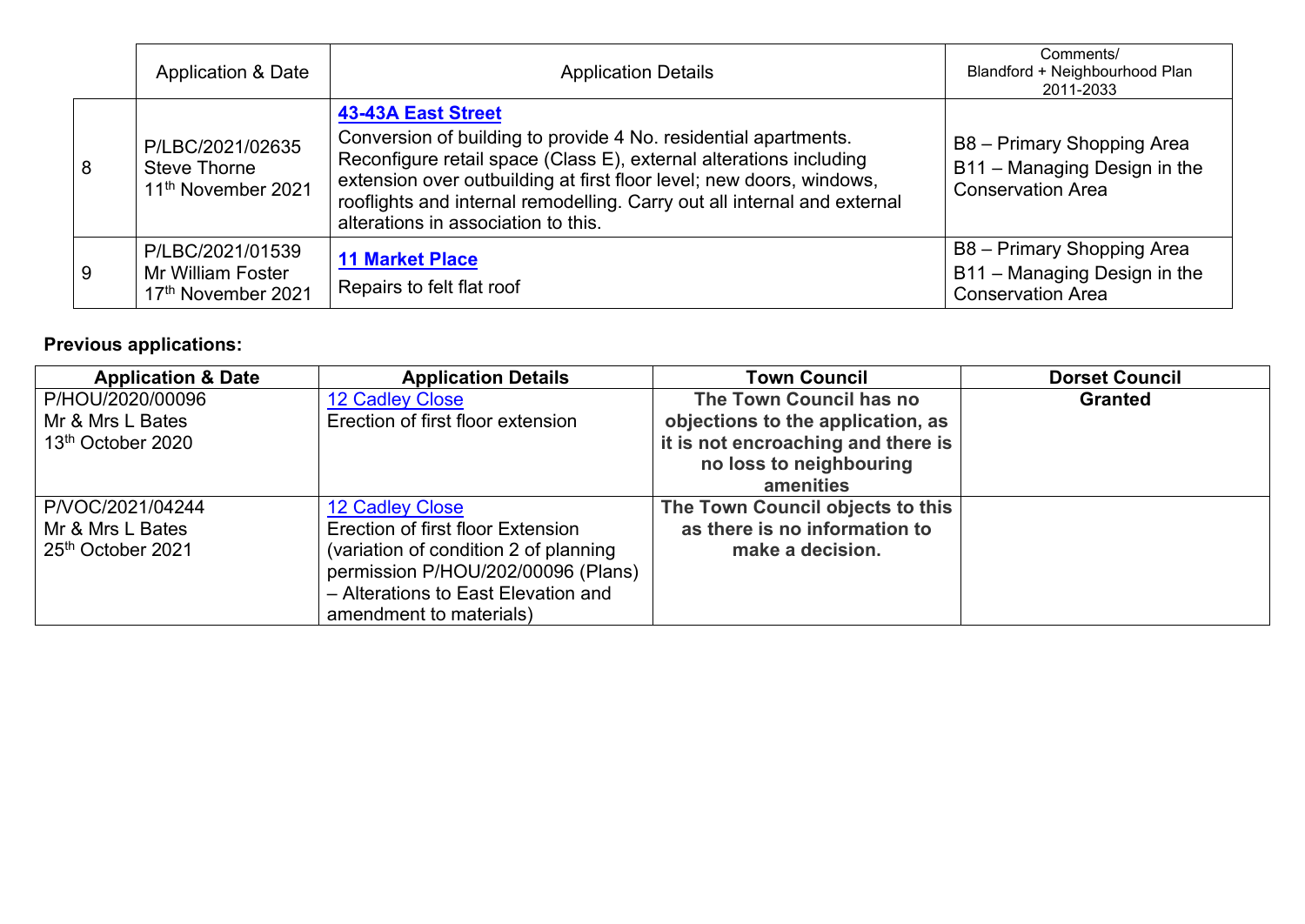### **To consider a temporary Scheme of Delegation to the Town Clerk**

#### <span id="page-4-0"></span>**Report**

Due to the recent government announcements provisions should be made in case face-to-face meetings are no longer able to take place in December or January. Currently there is no regulation for remote meetings in place – without a Scheme of Delegation – and therefore Councillors should consider a temporary Scheme of Delegation to the Town Clerk.

The Scheme would be backed up by the meetings plan as usual. This would mean that Committee and Full Council meetings could go ahead virtually and instead of making decisions, would recommend decisions to the Town Clerk, who would then enact those recommendations under the temporary delegation (draft Scheme of Delegation in Annex 1.)

The scheme would remain in place until it is decided that a return to face-to-face meetings is appropriate, or that the delegation should cease for any other reason.

This does not include the setting of the budget for 2022/23 and the precept request as this cannot be delegated to an officer. The deadline to submit the precept request to Dorset Council is 31<sup>st</sup> January 2022 so a meeting, in person, would be required for that important item.

#### **Recommendation**

This has been highlighted by other clerks, concerned about this period of uncertainty, and it is recommended that Councillors consider introducing a Scheme of Delegation should the council not be able to meet.

Linda Scott-Giles Town Clerk 29th November 2021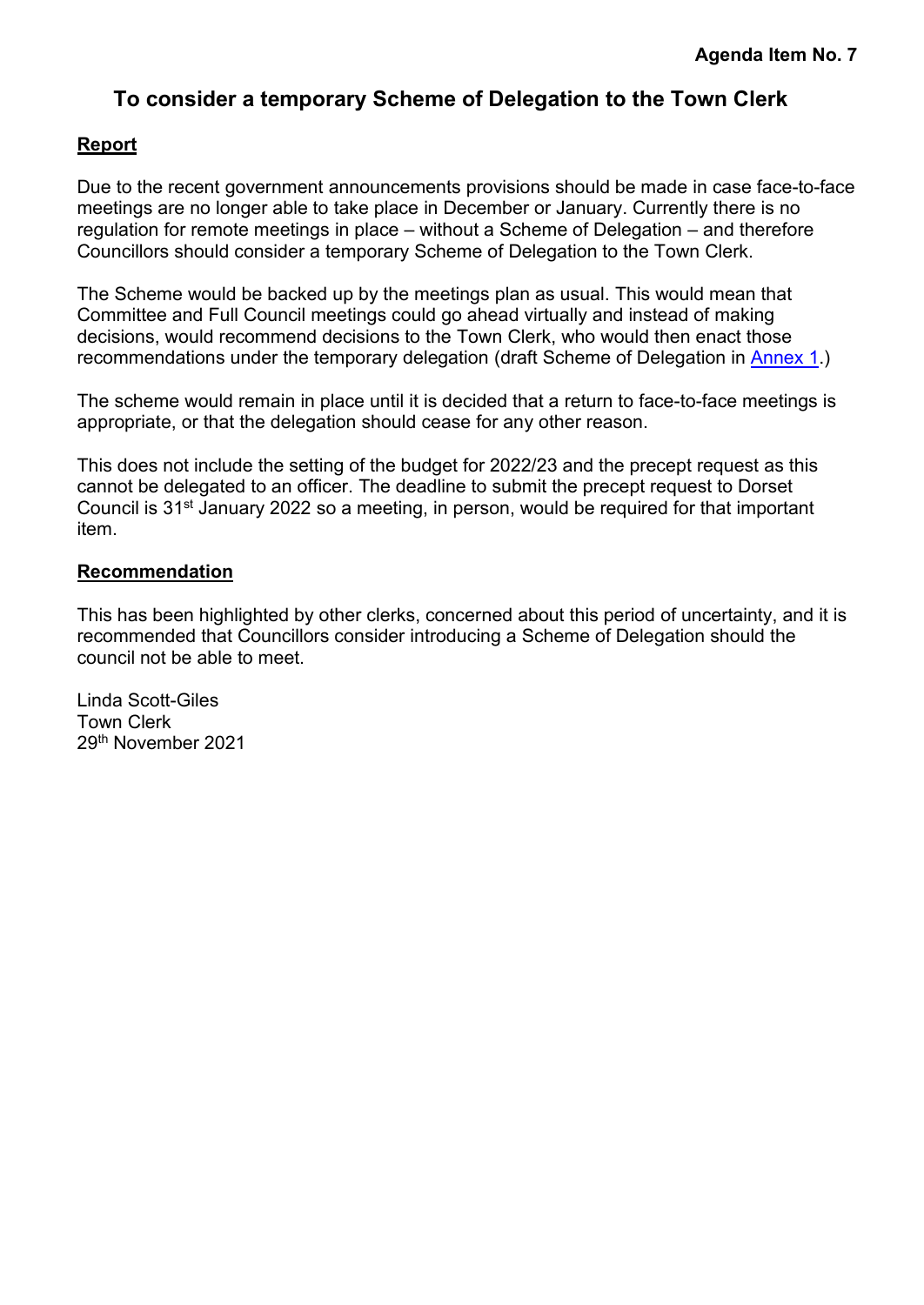#### **Annex 1 – Temporary Scheme of Delegation**

- 1. Section 101 of the Local Government Act 1972 provides:
	- That a Council may delegate its powers (except those incapable of delegation) to a committee or an officer.
	- A Committee may delegate its powers to an officer.
- 2. Any delegation to a Committee or the Proper Officer shall be exercised in compliance with the Council's Standing Orders, any other policies or conditions imposed by the Council and within the law.
- 3. The Proper Officer may nominate another named Officer to carry out any powers and duties, which have been, delegated to that Officer.
- 4. In an emergency the Proper Officer is empowered to carry out any function of the Council.
- 5. Where officers are contemplating any action under delegated powers, which is likely to have a significant impact in a particular area, they should also consult the Members, and must ensure that they obtain appropriate legal, financial and other specialist advice before action is taken.

#### **Delegation to The Proper Officer**

- 6. As a temporary measure, to allow for effective decision making whilst Covid-19 restrictions and considerations are in place, the Proper Officer may be empowered to take any and all decisions recommend to them by the relevant Committee or Full Council.
- 7. This empowerment does not affect the delegations already in place via Standing Orders or Financial regulations.
- 8. The Proper Officer may not take additional decisions that would normally be taken by a Committee or Full Council unless that Committee or Full Council has met in a meeting suitably convened under the requirements of the Local Government Act 1972, and made available to the public to view (where not covered by confidentiality) and expressly agreed for that decision to be enacted via this temporary delegation.

#### **Full Council matters**

- 9. The following items are reserved for Full Council decision only and cannot be delegated to an Officer.
	- To appoint the Chairman and Vice-Chairman in May each year
	- To sign off the Governance Statement by 30 June each year
	- To set the Precept
	- To appoint the Head of Paid Service (Town Clerk)
	- To make byelaws
	- To borrow money
	- To consider any matter required by law to be considered by Council